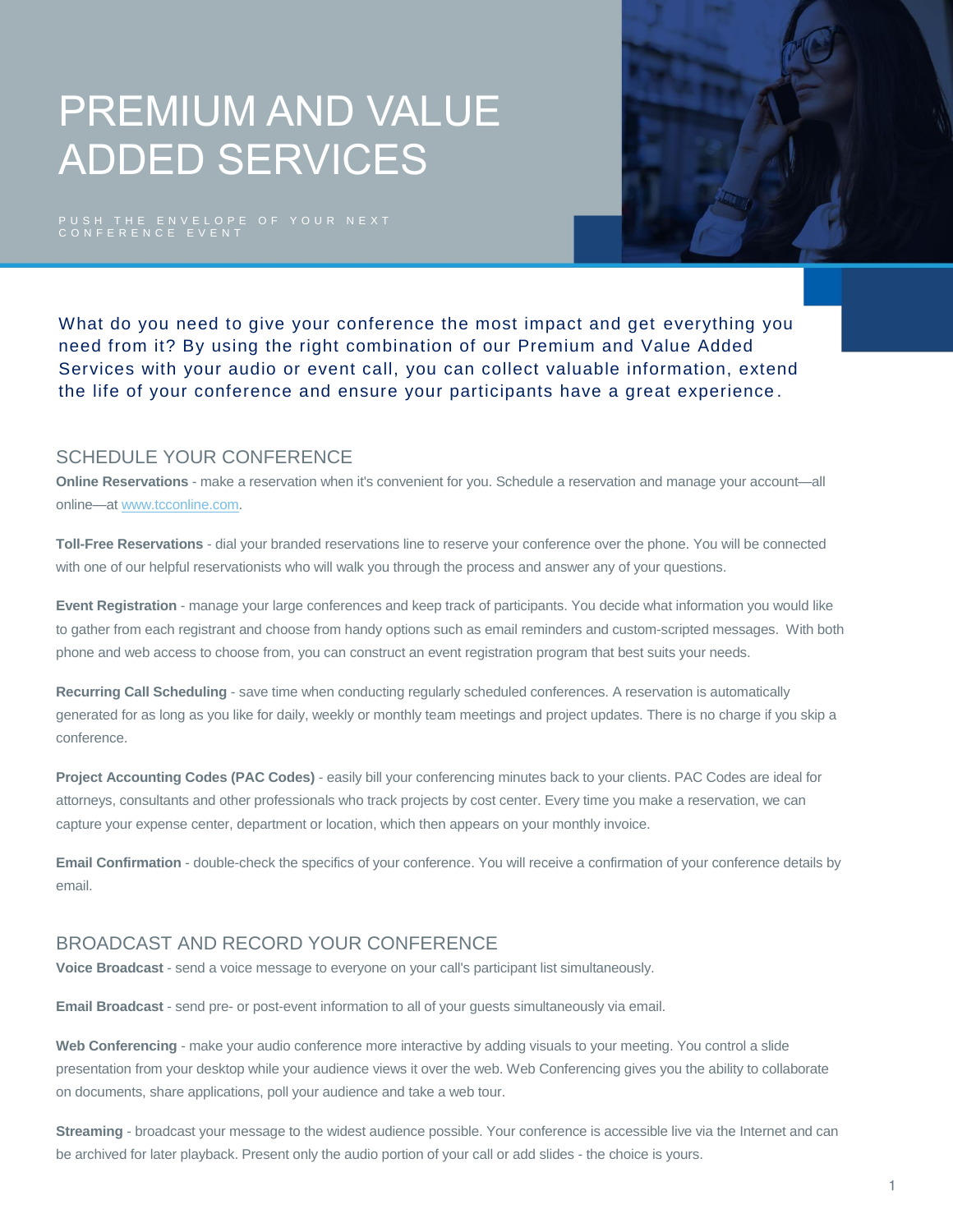**EncoreSM** - digitally record your call for anyone who was unable to attend it live or would like to listen again. It's available by dialing a toll, toll-free or International Toll-Free (ITFS) number for easy, 24/7 access.

**CD/Taping** - capture your recorded event on a CD, cassette, microcassette or DAT. For easy navigation through your recorded conference, we also provide CD Indexing.

**Transcription** - receive a written record of what was said during the conference via email or hard copy. Choose to transcribe the entire call or just the Question and Answer session. We provide several different delivery options to fit your specific needs.

### ENTER YOUR CONFERENCE

**International** - expand your global reach with our international conferencing solutions. We offer five methods for your international participants to join your conference call, including links through our international call centers, toll and toll-free access numbers, international local dial-in and a dial-out option.

**Dial-Out** - have an operator dial out to your participants instead of having them dial into your call. Just provide us with the names and telephone numbers of your participants and an operator will make sure they join your conference.

**Lecture Mode** - mute all participants' lines during your presentation to reduce background noise, allowing you to deliver your message uninterrupted.

**Direct Entry** - select Direct Entry to quickly join an informal audio conference. Participants are immediately joined to the conference with open lines before the call officially begins.

**Event Plus** - expedite your participants' entry into your large calls by having them join using an automated process. Instead of being greeted by an operator, participants are placed directly into the call. Assistance is still available to participants at any time.

**Music Entry** - create a formal atmosphere for your conferencing by placing participants on music hold until the conference begins.

**News on Hold** - replace traditional hold music with regularly updated news clips for waiting participants. They will hear up-to-the minute news clips that are short, complete and relevant.

**Entry/Exit Tones** - hear a tone whenever a new participant enters or exits the conference. It lets everyone know that someone has joined or left the conference, without interrupting the conversation.

**Name Announce** - have an operator announce participants' names when they join the conference so everyone knows who is on the call and you can easily keep track of your audience.

**Roll Call** - have an operator broadcast the names of all participants who have joined the call so you can confirm who is in attendance.

**Leader First/Last** - set the tone for your conference by joining either before or after your participants. Leader First creates a friendly atmosphere by letting you join the conference before your participants, giving you the opportunity to greet them as they join the call. Leader Last places you into the conference after everyone else has arrived, which creates a formal atmosphere. Leader Last is recommended for large presentations and speaking events.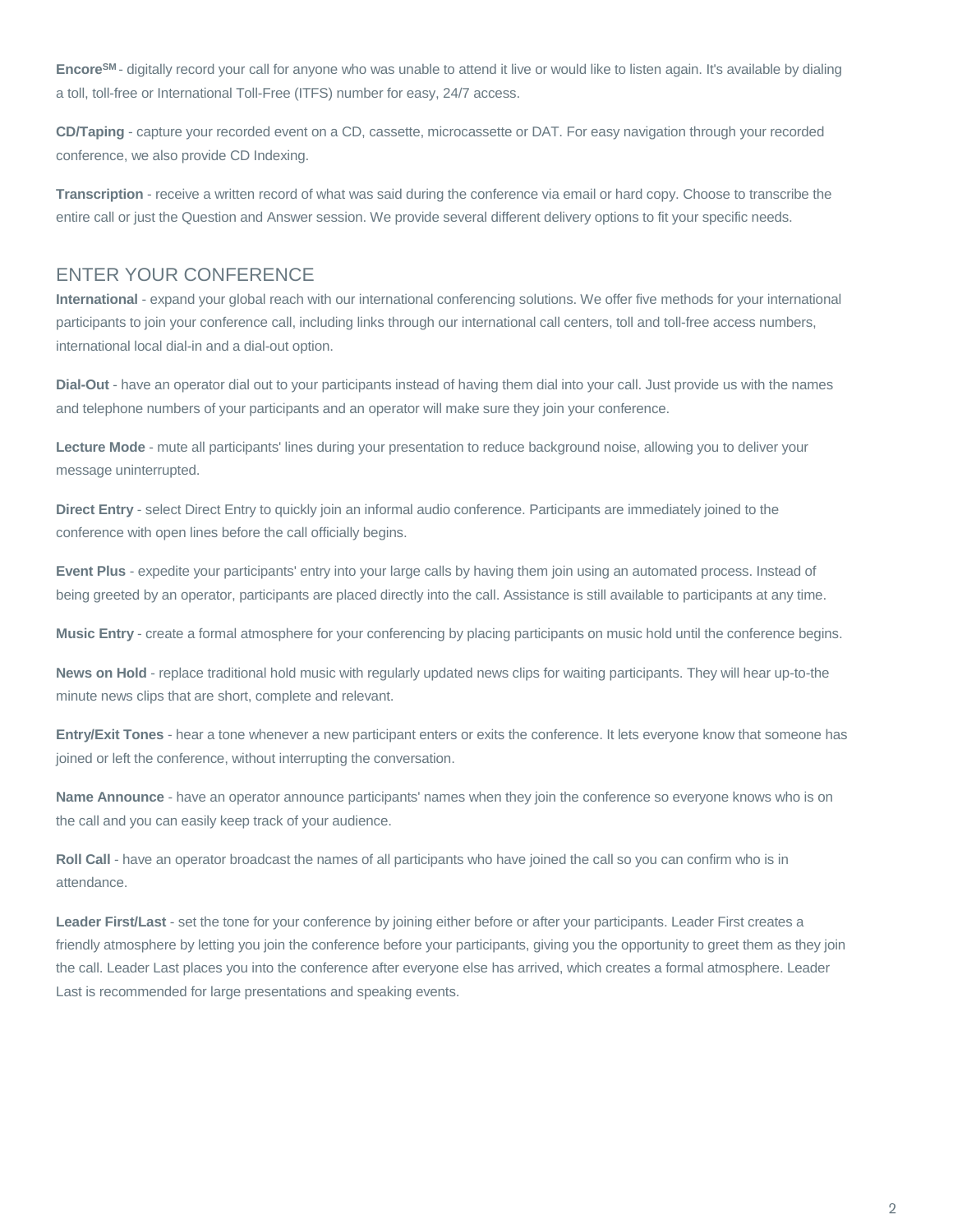#### ADMINISTER YOUR CONFERENCE

**Sub-conference** - allow your speakers and coordinators to join a private meeting room before the conference begins. Subconference lets you discuss last-minute details, side issues and other non-public information.

**Communication Line** - speak with an operator outside of the main conference to convey behind-the-scenes information, orchestrate guest speakers or give timing cues. A Communication Line makes it easier to manage all the details of a large conference.

**Promotional Tape** - send us a tape to play for your participants while they wait for the conference to begin. A Promotional Tape sets the tone for your call and can provide participants with relevant information about the speaker or conference topic.

**Interpretation** - overcome language barriers with your global audience. By using either consecutive or simultaneous interpretation, provided by a highly trained interpreter, your presentation can be rendered in almost any language during your conference call.

**Relay Conference Captioning** – allow hearing-impaired participants to participate in a conference call. Verbal comments from the conference are captioned live so participants can read the text online. Any comments they have can be by typed for the captioner to read back to the entire conference.

**Voice Talent** - lend a professional touch to your high-profile conferences by using screened and trained operators to provide voice-over quality talent. Voice Talent is beneficial for media-facing events or conferences hosted by your company's upper management.

**Custom Script** - craft a special message for a welcome statement, Q&A session and closing comments that an operator reads during your conference. Custom Scripts offer you another way to make your call more personal.

**Encore Emporium** - organize your Encore recordings in an easy-to-use, customized menu that is accessible through a toll free number. Encore Emporium is frequently used to organize training lectures and sales updates.

**Encore Digital Recording Studio** - deliver your message without holding a conference call. Record, review and edit your message by dialing into the Encore recording system and using your telephone keypad to enter commands. The recording is accessible 24/7 by dialing a toll-free number. Digital Recording Studio is an easy and flexible way to craft messages for your audience.

**Group Mute/Unmute** - reduce background noise and limit interruptions during your conference by silencing all participants' lines using a keypad command on your telephone or by instructing your operator to do it.

**Self Mute/Unmute** - allow participants to silence their own telephone lines by pressing a keypad command on their telephones in order to reduce background noise from cell phones, speaker phones, etc.

## GATHER DATA FOR YOUR CONFERENCE

**LeaderviewSM** - use this simple web-based interface to get a private, real-time view of the participants on your call. You can view the names of individuals waiting to ask a question and other pertinent information. Leaderview helps you effectively manage investor relations calls and other public conferences.

**Polling** - survey your participants during your call by having an operator ask your pre-determined questions and participants respond using their telephone keypads. Polling allows you to collect instant feedback and increases participants' involvement in the call. After your conference, you receive a report with all responses, organized by question and participant.

**Question & Answer Session** - give your participants the opportunity to ask questions during the conference. Participants use their telephone keypad to indicate that they have a question, while the operator manages the question queue in a professional and orderly fashion.